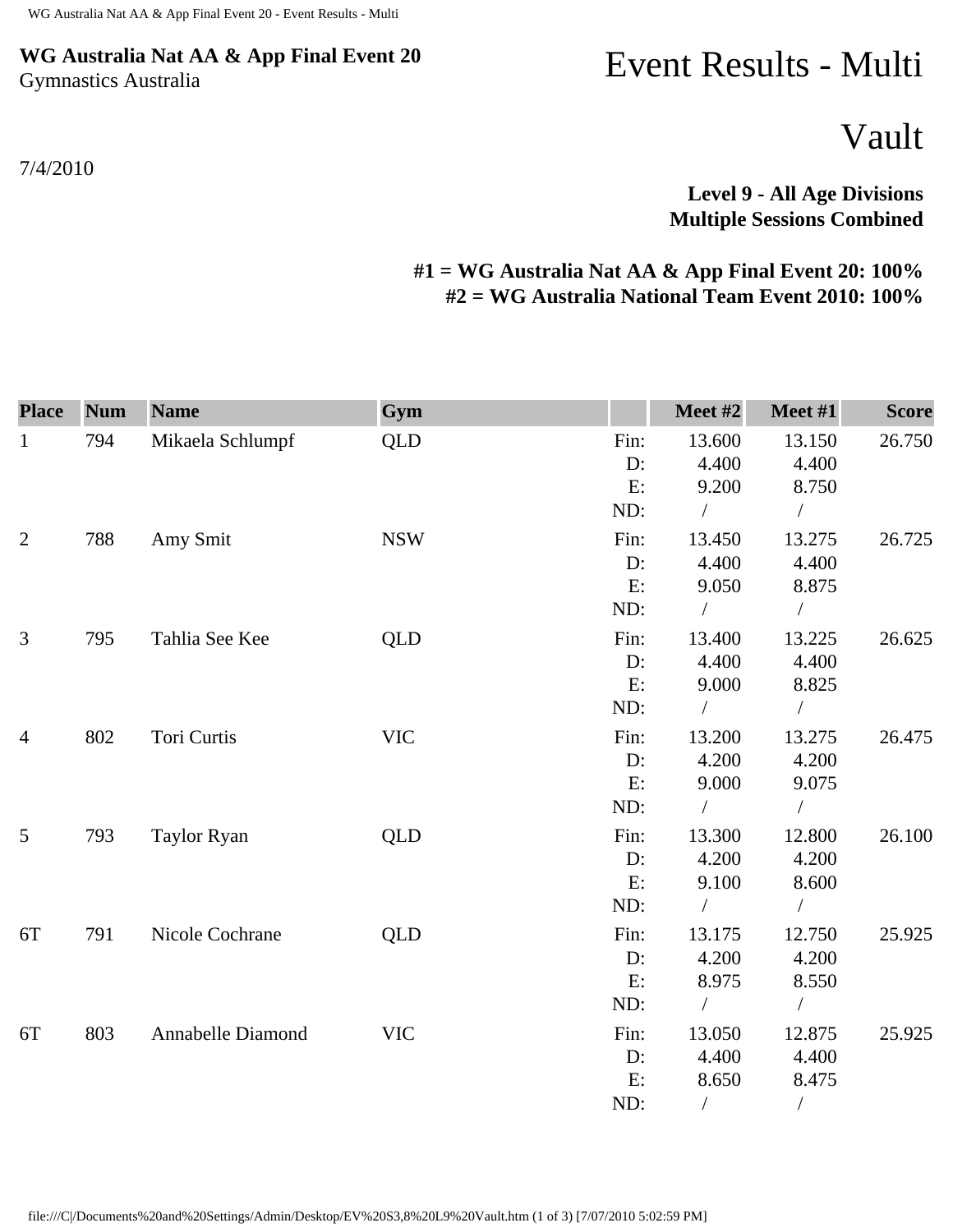WG Australia Nat AA & App Final Event 20 - Event Results - Multi

| $8\,$ | 798 | <b>Jessica Sammells</b> | <b>SA</b>  | Fin:<br>D:<br>E:<br>ND:    | 12.600<br>4.400<br>8.200<br>$\sqrt{2}$    | 13.025<br>4.400<br>8.625<br>$\sqrt{2}$ | 25.625 |
|-------|-----|-------------------------|------------|----------------------------|-------------------------------------------|----------------------------------------|--------|
| 9     | 800 | <b>Kirsty Brooks</b>    | <b>VIC</b> | Fin:<br>$D$ :<br>E:<br>ND: | 12.775<br>4.400<br>8.375<br>$\sqrt{2}$    | 12.825<br>4.400<br>8.425<br>$\sqrt{2}$ | 25.600 |
| 10T   | 799 | Olivia Burnett          | <b>TAS</b> | Fin:<br>D:<br>E:<br>ND:    | 13.000<br>4.200<br>8.800<br>$\sqrt{2}$    | 12.550<br>4.200<br>8.350<br>$\sqrt{2}$ | 25.550 |
| 10T   | 804 | Bianca Holt             | <b>VIC</b> | Fin:<br>D:<br>E:<br>ND:    | 12.725<br>4.200<br>8.525<br>$\sqrt{2}$    | 12.825<br>4.200<br>8.625<br>$\bigg)$   | 25.550 |
| 12    | 801 | <b>Emily Cavell</b>     | <b>VIC</b> | Fin:<br>D:<br>E:<br>ND:    | 12.950<br>4.200<br>8.750<br>$\sqrt{2}$    | 12.425<br>4.200<br>8.225<br>$\bigg)$   | 25.375 |
| 13T   | 805 | <b>Emily Savini</b>     | <b>VIC</b> | Fin:<br>D:<br>E:<br>ND:    | 13.000<br>4.200<br>8.800<br>$\sqrt{2}$    | 12.350<br>4.200<br>8.150<br>$\sqrt{2}$ | 25.350 |
| 13T   | 807 | <b>Madelaine Jones</b>  | <b>WA</b>  | Fin:<br>D:<br>E:<br>ND:    | 12.650<br>4.200<br>8.450                  | 12.700<br>4.200<br>8.500               | 25.350 |
| 15    | 806 | Elle-Louise Smith       | <b>VIC</b> | Fin:<br>D:<br>E:<br>ND:    | 12.250<br>4.200<br>8.050<br>$\sqrt{2}$    | 13.025<br>4.200<br>8.825<br>$\sqrt{2}$ | 25.275 |
| 16    | 785 | Chloe Lagarde           | <b>NSW</b> | Fin:<br>D:<br>E:<br>ND:    | 12.700<br>4.200<br>8.500                  | 12.550<br>4.200<br>8.350               | 25.250 |
| 17    | 789 | Maddison Tancredi       | <b>NSW</b> | Fin:<br>D:<br>E:<br>ND:    | 12.875<br>4.200<br>8.675<br>$\frac{1}{2}$ | 12.350<br>4.200<br>8.150<br>$\sqrt{2}$ | 25.225 |
| 18    | 783 | Breanna Hale            | <b>NSW</b> | Fin:<br>$D$ :<br>E:<br>ND: | 12.600<br>4.200<br>8.400                  | 12.600<br>4.200<br>8.400<br>$\sqrt{2}$ | 25.200 |